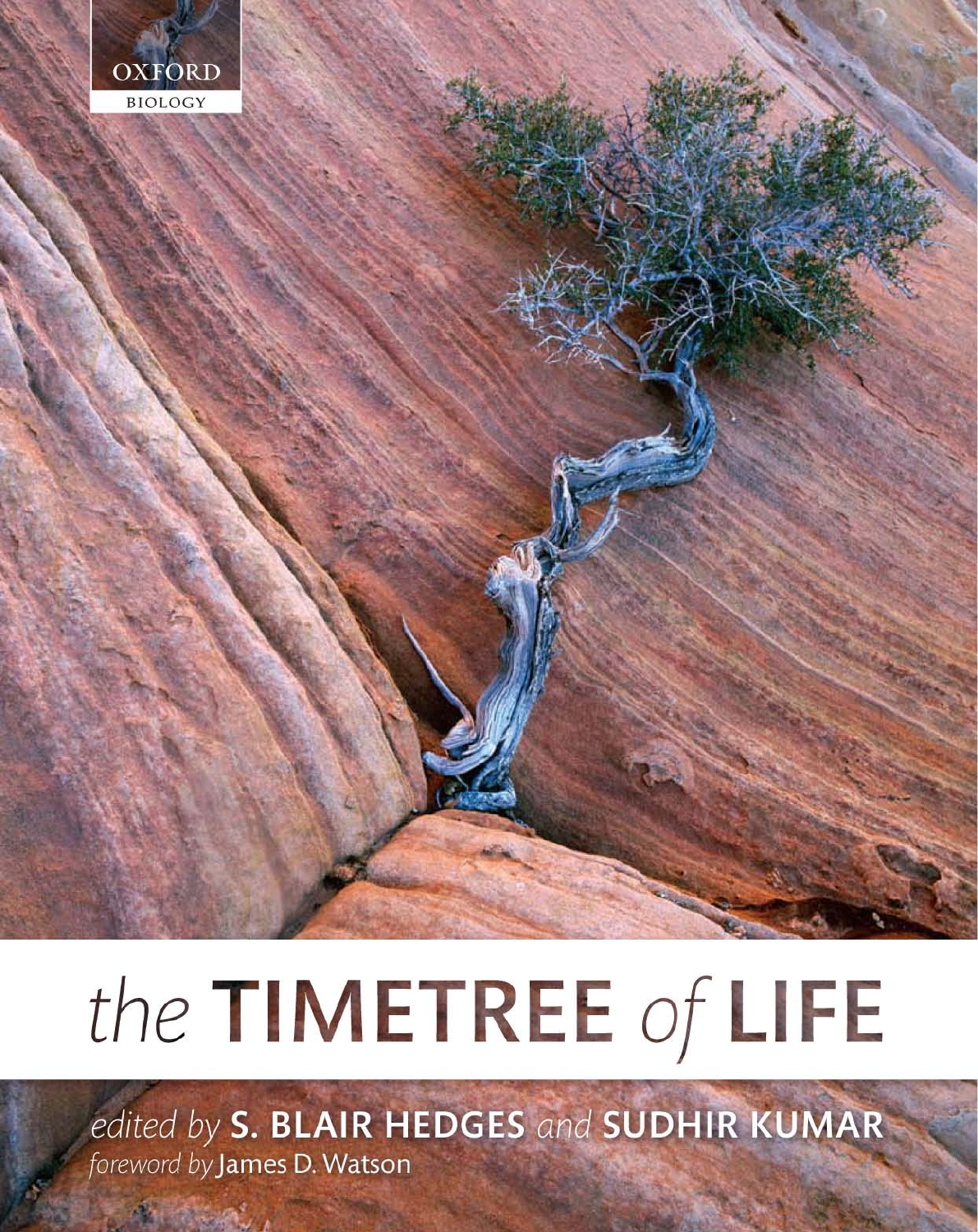## Foreword

I first began to appreciate the variety of living organisms when I went bird watching with my father, in Jackson Park, Chicago. My father had been a devoted bird-watcher since his high school days, and it was not just to escape Mass that I began to join him on Sunday morning visits to the park. I much enjoyed learning to distinguish birds that to the uninitiated were merely differing shades of brown. My appreciation of the diversity of the living world was further enhanced by visits to the wonderful Field Museum of Natural History, named in honor of Marshall Field. (I have reason to like Marshall Field. His grandson, Marshall Field III, played an important role in the history of Cold Spring Harbor Laboratory, hosting a 1932 fund raising gala at his 1750 acre estate on Long Island.)

While I knew that evolution was at the bottom of it all, it was still a source of wonder to me that naturalists were able to make sense of, and name, all of these creatures. Then, and for many years after, the naming of species and determining their relationships, was based on observable characters–the number of bones in a skull, the structure of gentitalia, and so on. This began to change in the 1950s with the use of paper, followed by starch and acrylamide gel, electrophoresis to examine proteins. But a key step was taken in 1962, when Emile Zuckerkandl and Linus Pauling introduced the "molecular clock," bringing together the relationships between organisms and the times of their divergence. By the 1970s, analysis had moved away from proteins and to using DNA hybridization methods which provided genome-wide data. However, these methods were not without problems, and there were some celebrated (or infamous) controversies.

It was the development of DNA sequencing in the 1970s, but especially the invention of automated DNA sequencing that heralded a new phase in the study of biological processes. For the first time, it was possible to produce large amounts of DNA sequence and so comparisons could be made between many genes across many organisms. The latest sequencing techniques can generate gigabases of nucleotide sequence, as Craig Venter and I know from seeing the complete sequences of our own genomes. One can only hope that the cost of sequencing will continue to decline so that all biologists can sequence their favorite organism.

Now, I look in wonder at *The Timetree of Life*, at the breadth of life that it covers, and the extraordinary data presented in it. Darwin himself drew trees, most famously the sketch (Fig. 1) that appears in what is known as Notebook B, on "Transmutation of Species" (1837–1838). The branching pattern illustrates how Darwin thought